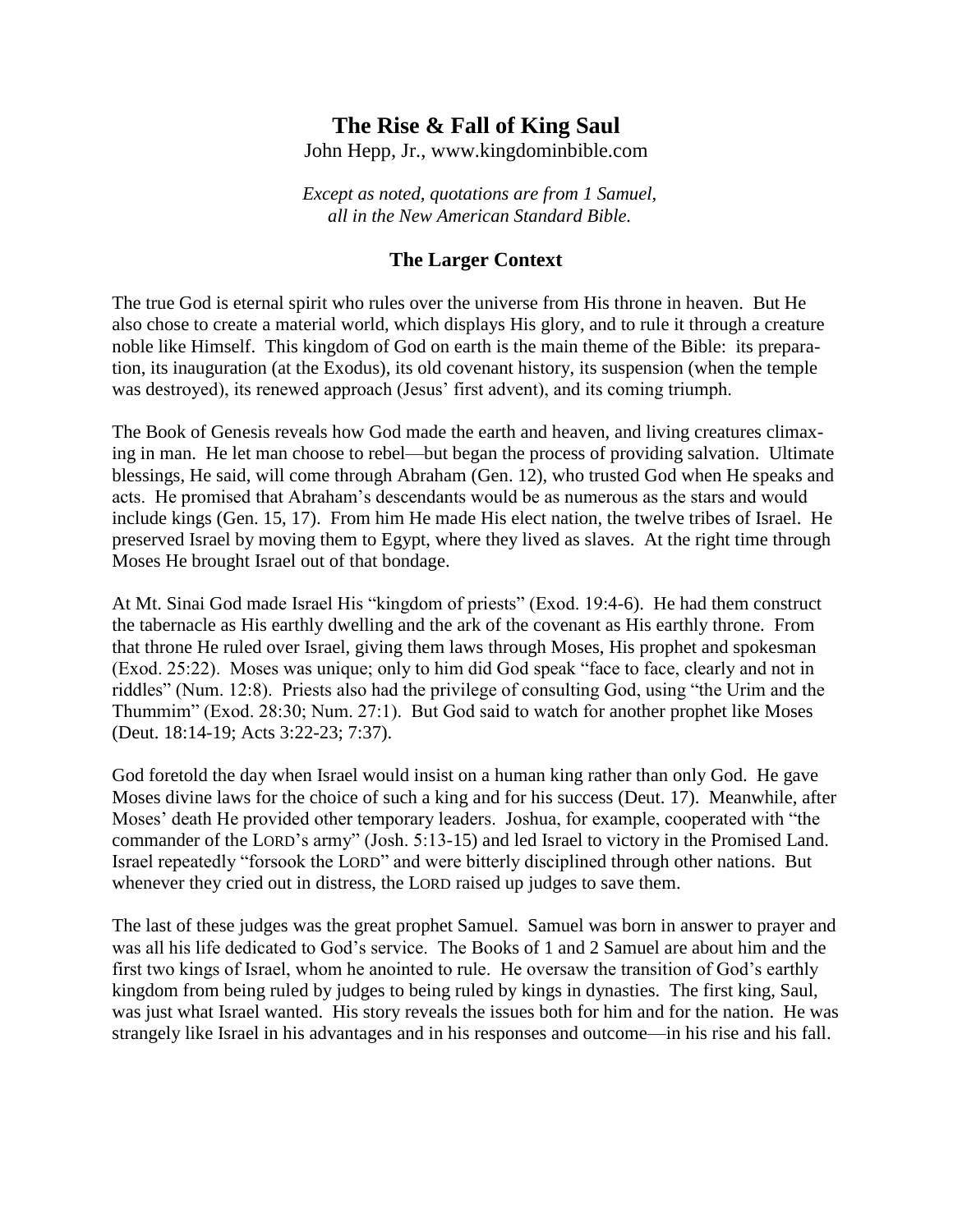# **Saul's Rise**

(especially his early advantages)<sup>1</sup>

His Selection (chosen by God & commended to Samuel)

- God revealed His choice to Samuel, who revealed it to Saul (1 Sam. 9:14 to 10:8). This involved Saul's unforeseen visit at Samuel's town, where he met Samuel, who pointed him to kingship. It included a banquet already prepared in Saul's honor, news that the lost donkeys were found, lodging, and private discussion of important issues.
- Samuel anointed him with oil as symbol of God's anointing with the Spirit (10:10).
- Samuel gave three predictions fulfilled on Saul's return home and representative of God's provisions to rule  $(10:1-13)^2$ .
- God ratified His choice by means of lots before all Israel (10:17-24; renewed 11:14).

His Counsel

- God had revealed His ways for Israel and the king through history and the covenant at Sinai. This included rules for selecting the king and for his success (Deut. 17). The king was obligated to make his own copy of the law and to read in it daily.
- Samuel became Saul's confidant and mentor (10:25; 12:20-25), and a great example to follow (12:3-5). Samuel loved Saul dearly.

His Characteristics

- From Benjamin, which tiny tribe did not arouse much jealousy from other tribes.
- Imposing presence: tall and handsome  $(9:1-2:10:23-24)$ .
- Sense of responsibility: He diligently searched for strayed donkeys (9:3-4); showed concern for his father (9:5).
- Humility: He didn't tell his uncle about the kingdom  $(10:14-16)$ ; hid himself when chosen by lot at Mizpah  $(10:22)$ ;<sup>3</sup> said nothing when some troublemakers showed they despised him (10:27); would not destroy them even after his great victory (11:13). Years later Samuel said, "you were once small in your own eyes" (15:17).

His Early Companions

- A wise and faithful servant (9:5-8)
- Brave followers, whose heart God touched (10:26)
- The prophet Samuel
- His son Jonathan

His Good Beginning

- He took decisive action to defeat the Ammonite Nahash and spare Jabesh Gilead (11:1- 11). This began when the Spirit came upon him (11:6).
- $\bullet$  He and Israel celebrated with offerings to the LORD (11:15).
- He won victories over many of Israel's enemies (14:47-48).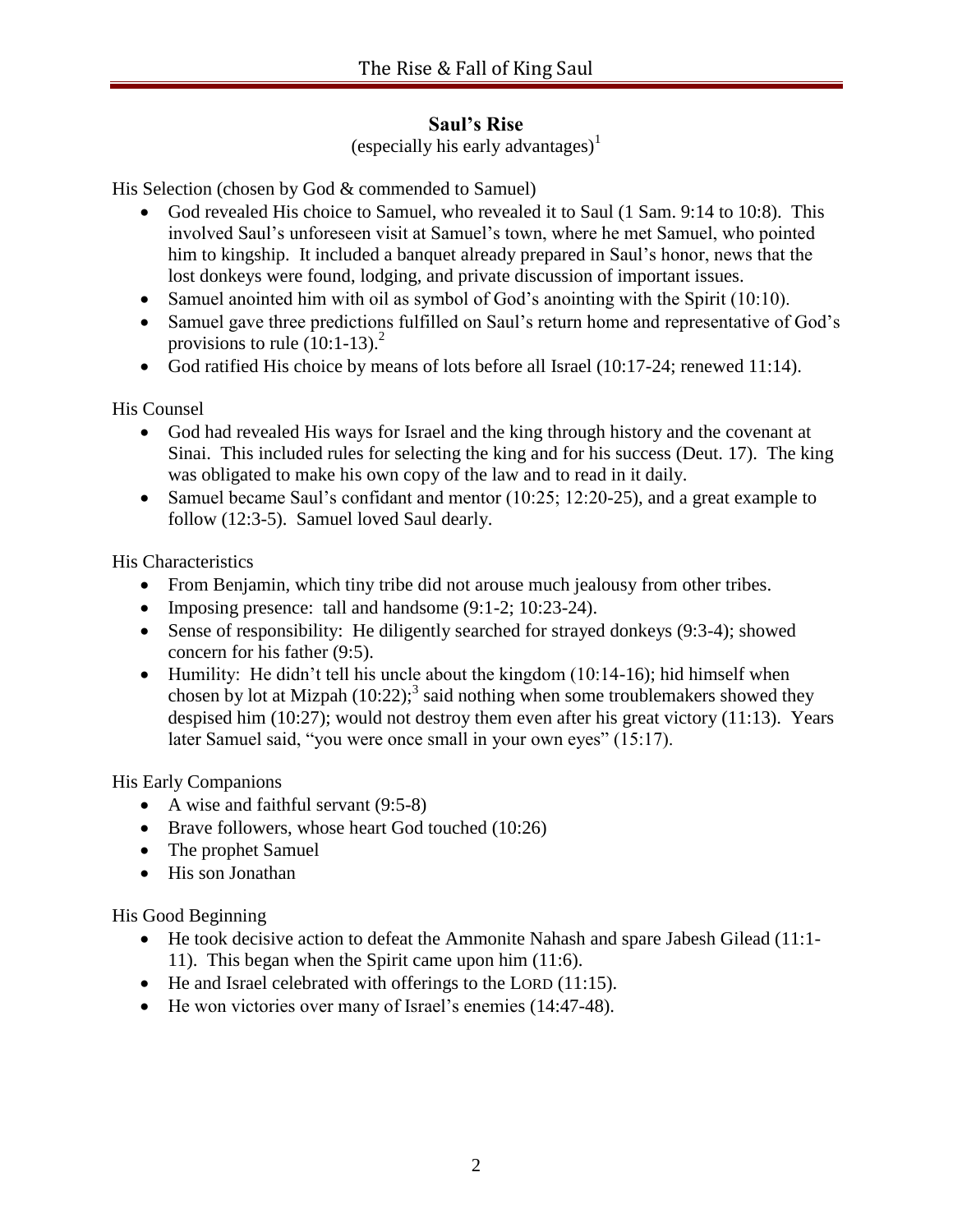## **Saul's Fall**

*Saul did not obey fully the God who appointed him. He was like Israel—and the kind of king they wanted. But his failure prepared Israel for God's kind of king.*

## The Trajectory of His Fall

1. Saul failed to wait for Samuel to come to Gilgal and offer sacrifice to God (13:6-14). Samuel had instructed him (in 10:8) to wait seven days until he would arrive. But just before the time was up, Saul made a burnt offering to seek the LORD's favor. He felt his impatience was justified. The Philistines were assembling against him at Michmash (13:11-12), and his own warriors were deserting (13:6-8, 11). Only he and his son Jonathan had swords and spears (13:22). **Consequence**: Samuel told Saul that God had rejected his royal line and would seek "a man after His own heart"  $(13:13-14)$ .<sup>4</sup>

2. Saul made an impetuous oath that led his warriors to sin and aborted their victory (14:24). First, Saul saw growing tumult in the Philistine camp (14:18-19) but was unaware that Jonathan had initiated battle and was winning. Without divine guidance Saul pursued the Philistines.<sup>5</sup> He bound his warriors with an oath to eat nothing before evening, "before I have avenged myself on my enemies" (14:24). Not knowing about the oath, Jonathan ate a bit of wild honey (14:25-27). **Consequence:** At dark the ravenous warriors ate meat without draining the blood (14:31-34). Eager to continue, Saul got no answer from God. Then God revealed that Jonathan had violated the oath. Saul would have Jonathan killed, but the warriors would not allow that.

3. Saul obeyed incompletely when ordered to annihilate Amalek  $(15:1-35; 28:18)$ .<sup>6</sup> He excused himself as responsive to the soldiers—and willing to sacrifice to God (15:15, 21). But obedience is far more important than sacrifice (15:22).

C**onsequence:** God rejected him as king (15:23, 26, 28)—and chose another king (16:1-13). God's Spirit departed from Saul and an evil spirit came on him (16:14-16, 23; 18:12; 28:15-16). The LORD ceased answering his inquiries (28:6).

4ff. Saul grew insanely jealous of David, seeking for years to kill him (though David loved him and spared his life). This jealousy first appeared when the women of Israel praised David above Saul for military victories  $(18.8-9)$ .<sup>7</sup> Feigning madness, Saul tried to kill David with a spear (18:10-11). Soon his murderous heart became apparent to Jonathan and all others, whom he ordered to kill David (18:17, 21, 25; 19:1, 10, 11, 15, 20-24). He "put to the sword Nob, the town of the priests" who had innocently helped David (21:1-9; 22:6-23). He pursued David into the arms of Israel's enemies (chs.  $21-27$ ).<sup>8</sup>

C**onsequence:** Saul's tragic demise. Having lost his access to God, he found a necromancer to consult dead Samuel (28:7), his friend and mentor. Saul's royal career had begun at a banquet provided by Samuel. It ended with a banquet provided by the "witch of Endor" (28:24-25). Then he led his army to defeat (28:19). Three of his sons died, then he took his own life (31:5- 6). The Philistines mutilated and publicly displayed their dead bodies (31:8-12).